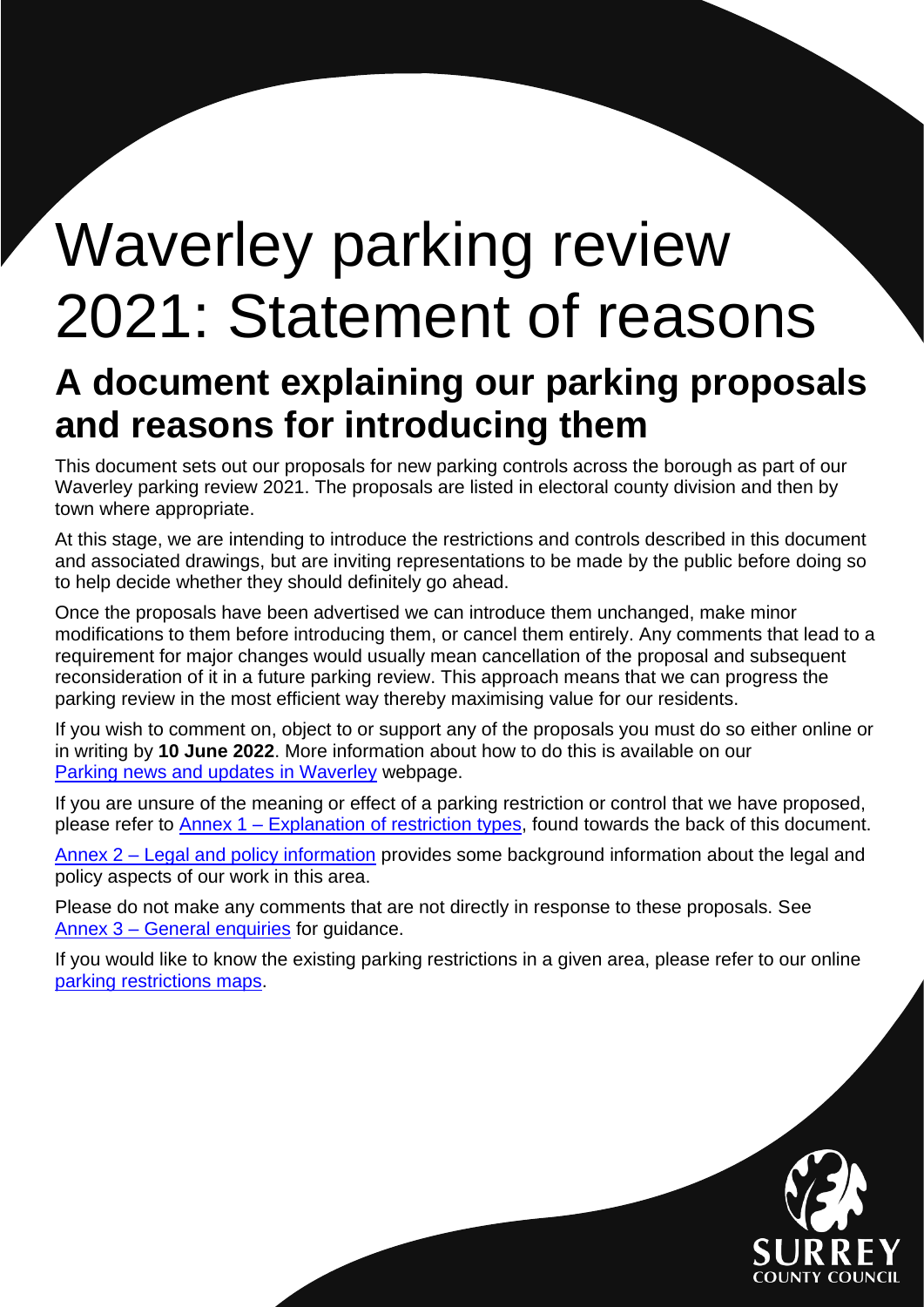# **Contents**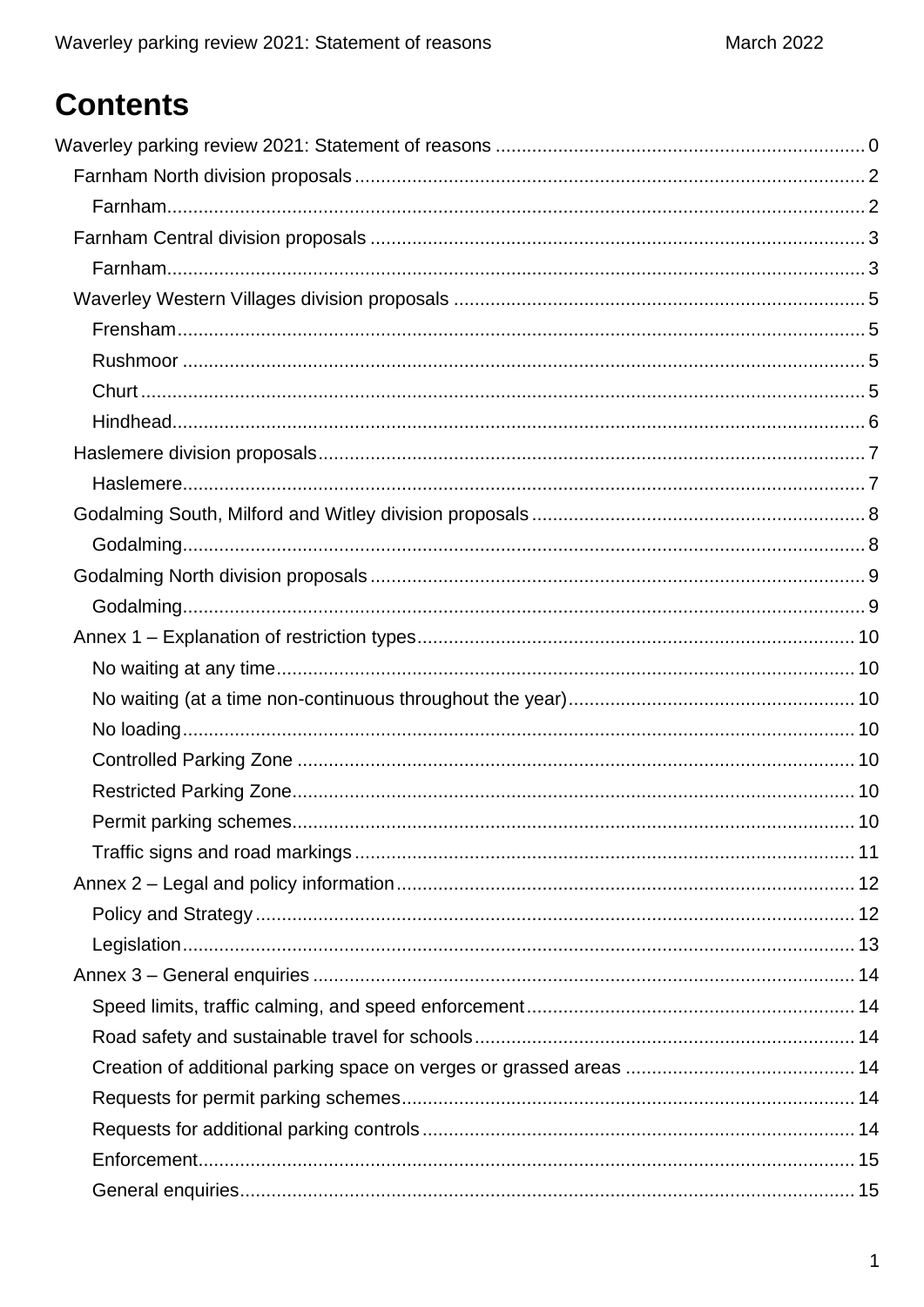## <span id="page-2-0"></span>**Farnham North division proposals**

The county councillor for this division is [Catherine Powell.](https://mycouncil.surreycc.gov.uk/mgUserInfo.aspx?UID=3415) We have made drawings available on our [website](https://www.surreycc.gov.uk/roads-and-transport/parking/local-news-and-updates/waverley/waverley-parking-review-2021) to accompany the written description below.

### <span id="page-2-1"></span>**Farnham**

#### **Upper Hale Road / Alma Lane / Bishops Road / Hope Lane**

Convert all existing 'No waiting Monday to Friday 8am to 6pm' restrictions in the vicinity of this junction area to double yellow lines, with extensions further into Bishops Road up to the junction with Gravel Road and covering the junction with Hope Lane. This will ensure that access, sight lines and road safety are maintained at all times in this area, including all its junctions and the approaches to those junctions.

In addition, revoke the school keep clear marking in the Alma Lane layby by the junction with Upper Hale Road, which has been signed but not marked on the ground for many years. The single yellow line on the ground here will be converted to double yellow lines and extended slightly further to prevent parking in this part of the layby to allow pick up and drop offs and loading and unloading to take place. The remaining section of the layby will be unrestricted to allow parking to take place for 3 cars, before the dropped kerb for number 112.

In addition, on Upper Hale Road, the layby outside Tesco Express will be double yellow lined (lines running along the back of the layby) to allow buses to pull into the layby up to the bus stop, and to also keep the layby clear for any pick ups and drop offs, or loading and unloading, including refuse collection. The restrictions will also help maintain access and sight lines for the Tesco Express car park.

In addition, on Upper Hale Road, add the double yellow lines currently installed along the back of the School Keep Clear marking to our traffic orders, to prevent parking and maintain access and sight lines for the school entrance at all times and not just school peak times.

Finally, add a small additional length of double yellow lines outside number 121a Upper Hale Road to our traffic orders, to reflect the current layout on the ground. Please see drawing number 2021-1.

### **Farnborough Road**

Outside numbers 99 to 105, introduce double yellow lines to the western side of the island to match the current layout on the ground and to prevent parking on and around the island, except in the marked parking bay. Please see drawing number 2021-2.

#### **The Fairway**

By the junction with Wellington Lane, reduce both sides of double yellow lines to reflect the current layout on the ground. Please see drawing number 2021-2.

#### **Woodbourne**

Extend the existing double yellow lines by the junction with Weybourne Road up to the dropped kerb for number 1 on the south side and up to the dropped kerb for number 4 on the north side. This will prevent parking on this 'S' bend to maintain sight lines, traffic flow and road safety, especially at school peak times. Please see drawing number 2021-3.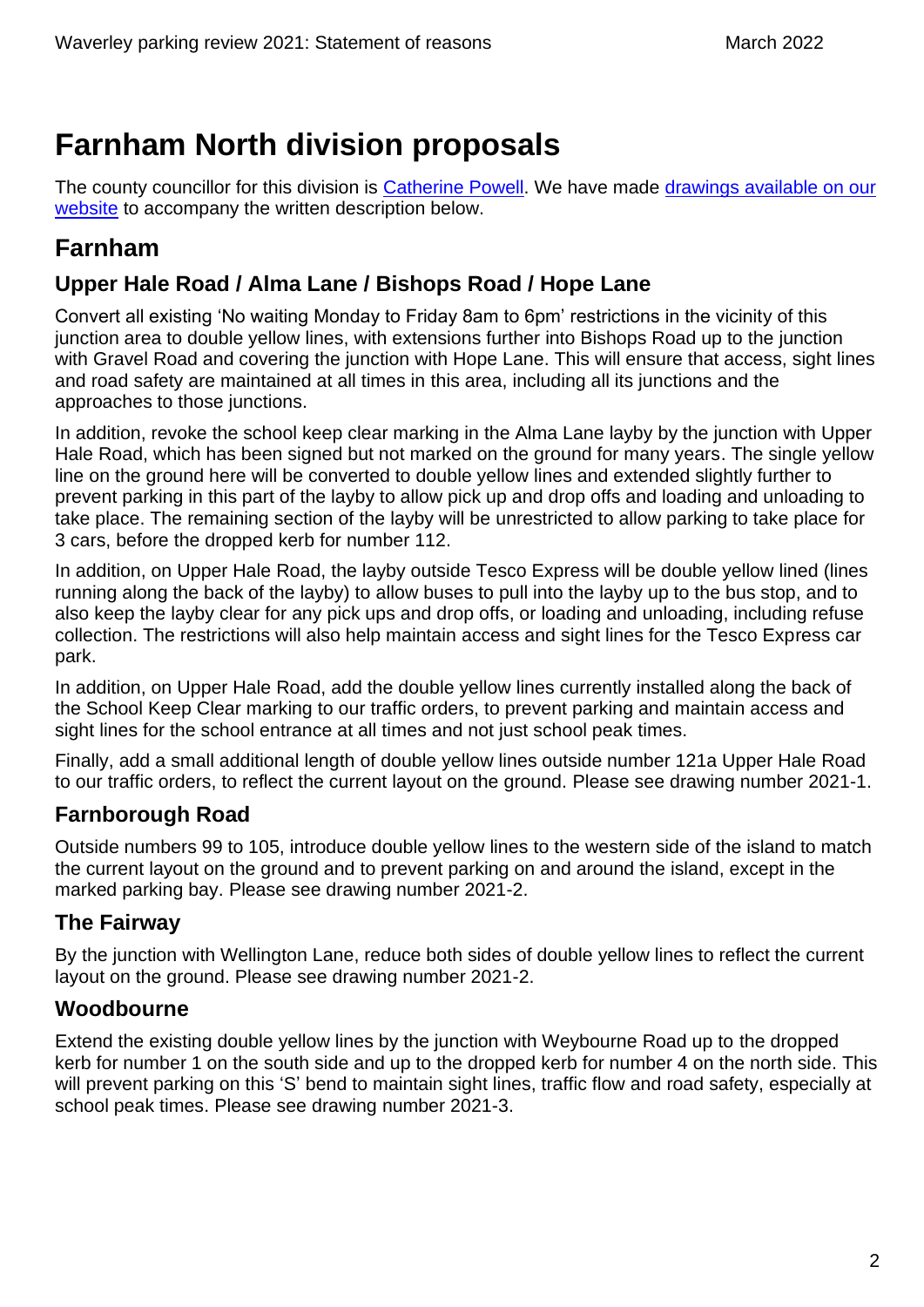# <span id="page-3-0"></span>**Farnham Central division proposals**

The county councillor for this division is [Andy MacLeod.](https://mycouncil.surreycc.gov.uk/mgUserInfo.aspx?UID=2251) We have made [drawings available on our](https://www.surreycc.gov.uk/roads-and-transport/parking/local-news-and-updates/waverley/waverley-parking-review-2021)  [website](https://www.surreycc.gov.uk/roads-and-transport/parking/local-news-and-updates/waverley/waverley-parking-review-2021) to accompany the written description below

### <span id="page-3-1"></span>**Farnham**

#### **Hale Road**

Outside numbers 22, 24 and partly outside 26, introduce two 'electric vehicles recharging only' bays applying Monday to Saturday 8am to 6pm max stay 4 hours. Outside 26 to 32, revoke the previously advertised bays of the same type. This is to reflect the final installed electric vehicles parking arrangement at this location and follows subsequent consultation with some residents and scanning of underground cables. This has resulted in only two spaces being finalised at this location instead of the previously advertised four spaces, and one kerb build-out instead of two. Please see drawing number 2021-4.

#### **Upper South View**

Outside numbers 3 to 9, convert the existing 'Monday to Saturday 8am to 6pm permit holders or 2 hours no return within 1 hour' bays to 'permit holders only' for the same period. This follows requests from residents of this street for permit holder only spaces to be introduced, following a struggle by permit holders to find spaces near to where they live, as the free 2 hour period is popular with non-residents, especially those visiting the park located at the end of this street. Please see drawing number 2021-5.

### **St Cross Road**

Reduce the 'Monday to Saturday 8am to 6pm permit holders or 2 hours no return within 1 hour' bay by the junction with East Street from two cars lengths to one car length and extend the existing double yellow lines from the junction up to this reduced bay. This is to accommodate a new vehicular access for 74-84 East Street following a planned redevelopment of this building. Please see drawing number 2021-5.

### **Cherry Tree Close**

Introduce a second disabled parking bay (no time limit) in this street, next to the existing disabled bay (replacing a Monday to Saturday 8am to 6pm permit holders only' bay). This follows a request from another blue badge holding resident of this street. In addition, convert the existing 'Monday to Saturday 8am to 6pm permit holders or 2 hours no return within 1 hour' bay on the side adjacent to numbers 5 to 8 Cherry Tree Close to 'permit holders only' for the same period. This is to help permit holding residents (including visitors with visitor permits) to find space in Cherry Tree Close, and to also make up for the loss of permit space as a result of the proposed additional disabled bay. The remaining bay on the opposite side will stay unchanged, to provide some free space for visitors to the street with the existing free 2 hour restriction, which is understood to require better enforcement following reported abuse by non-residents exceeding the 2 hour limit. Overall, it is believed that these changes in their entirety, along with better enforcement, will address long standing parking issues in this street and will address the current demand for both permit space and blue badge space. Please see drawing number 2021-5.

#### **Long Garden Walk West**

Outside number 7, revoke the 'Monday to Saturday 8am to 6pm permit holders only' bay and replace with double yellow lines of the same length, to match the current layout on the ground. This is a revocation of a previous proposal to introduce an additional permit bay in this street, which was not installed on the ground following subsequent upheld objections relating to driveway access on the opposite side for properties located on Long Garden Walk East. As an oversight, these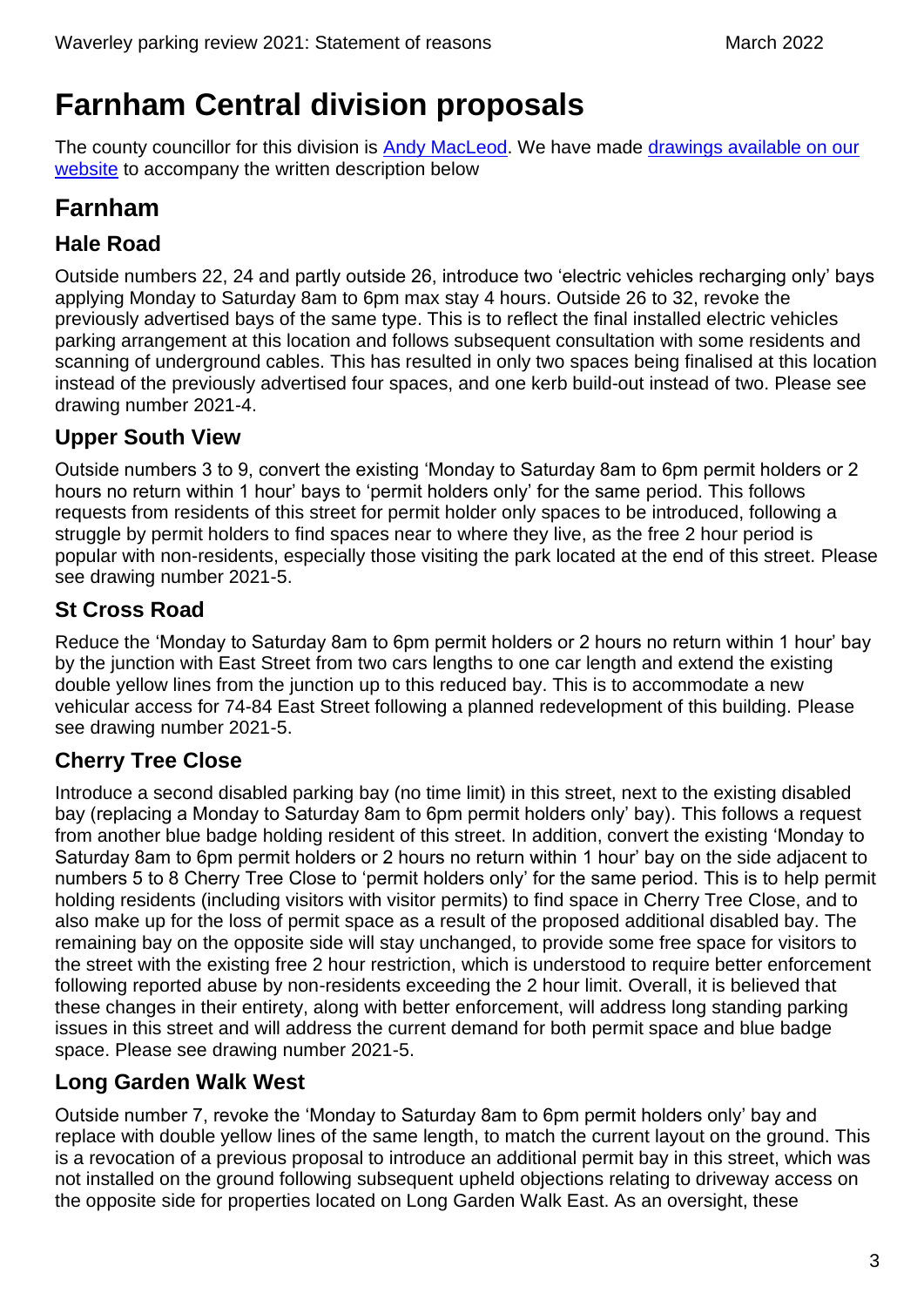residents were not notified during the advertisement process and therefore their opinions on the proposed bay were not received until after the proposal was spray marked on the ground in preparation for installation. As it was accepted that the bay would cause issues for the driveways opposite, it was agreed not to proceed with the bay and for the existing layout to remain unchanged. As the traffic orders from the previous review have been made, the bay needs to be revoked as part of this review. Please see drawing number 2021-6.

#### **West Street**

Outside Old Town Mews, convert a section of 'no waiting Monday to Saturday 8am to 6pm' restriction to double yellow lines, extending from the parking bay by the electricity substation to partly beyond the entrance to Old Town Mews. This is to help maintain sight lines and access to Old Town Mews at all times, and also maintain access to the electricity substation. Please see drawing number 2021-7.

#### **Abbey Street**

Outside numbers 28 and 30, reduce the 2 car length 'Monday to Saturday 8am to 6pm permit holders or 2 hours no return within 1 hour' bay to one car length and extend the existing 'no wating Monday to Saturday 8am to 6pm' restriction up to this reduced bay. This is to accommodate a new vehicular access for number 28. Please see drawing number 2021-8.

#### **Broomleaf Road**

Outside numbers 20 and 22, reduce the existing 'Monday to Friday 8am to 6pm 4 hours no return within 1 hour' bay (from its western end) to one vehicle length and extend the existing 'no waiting Monday to Friday 1pm to 2pm' restriction up to the reduced bay. Currently this bay is at an odd length, and two vehicles often try to park within it but with many overhanging the ends. This will ensure the bay is clearly only suitable for one vehicle only and will help reduce instances of abuse and driveway dropped kerb obstructions. Please see drawing number 2021-9.

#### **Ridgway Road**

Outside number 21, extend the existing double yellow lines and 'no loading Monday to Saturday 8am to 9:30am and 3pm to 6:30pm' restriction up to the extended vehicular access for number 21. This will eradicate an odd unrestricted length of carriageway remaining between the end of the extended access and the end of the existing restrictions, to ensure a vehicle does not overhang either of them. Please see drawing number 2021-10.

#### **The Hart**

Change the wording from 'coaches' to 'buses' for the existing 'Monday to Saturday 8am to 6pm 4 hours no return within 1 hour' (coaches only) restriction, both on the ground and in the traffic regulation orders. This is to reflect current traffic signs regulations which no longer refer to coaches. There is no drawing for this proposal.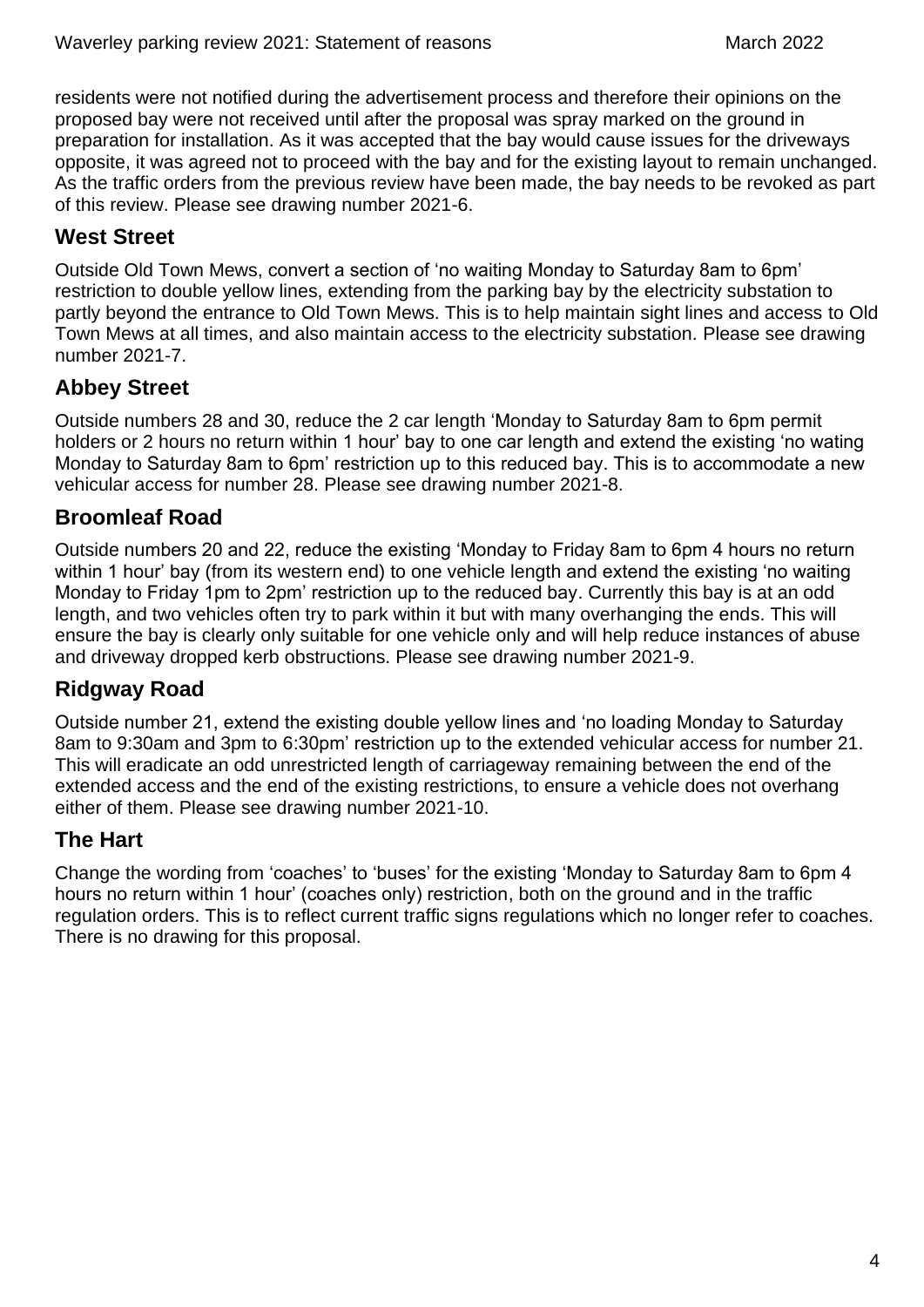# <span id="page-5-0"></span>**Waverley Western Villages division proposals**

The county councillor for this division is [David Harmer.](https://mycouncil.surreycc.gov.uk/mgUserInfo.aspx?UID=152) We have made drawings available on our [website](https://www.surreycc.gov.uk/roads-and-transport/parking/local-news-and-updates/waverley/waverley-parking-review-2021) to accompany the written description below.

### <span id="page-5-1"></span>**Frensham**

### **Priory Lane / A287 / The Street / Bacon Lane / Pond Lane**

As shown on the 3 plans, and as currently installed on the ground (with the possible exception of Priory Lane which may still be due for installation), it is proposed to make all of these double yellow lines permanent, following their initial installation as part of a temporary 18 month traffic regulation order, which is due to expire in 2022. This vast extent of double yellow lines is necessary to maintain traffic flow, sight lines, road safety and access along the streets listed above, which are in the vicinity of Frensham Ponds and St Mary's school. They also help to manage visitor parking to the area by ensuring it takes place in designated laybys and other unrestricted areas only. These restrictions aimed to address a long-standing issue of significant visitor parking to this area, primarily those visiting Frensham Ponds. The installed restrictions have drastically reduced the number of complaints regarding parking in this area and have allowed the streets to be enforced by Civil Enforcement Officers as part of their routine patrols across Waverley. It is believed that the restrictions should be made permanent to ensure these benefits can continue long term. Whilst it is understood that the restrictions have increased pressure on visitor parking for St Mary's school, the parking team have met with the school and remain in contact with them regarding their issues. Some options are being considered to try to mitigate these issues in the immediate vicinity of the school, which are subject to further discussion. Finally, it is proposed to **revoke the Bacon Lane rural clearway** (no stopping 24/7 excluding laybys) which extends from the A287 to the junction with Pond Lane and has already been temporarily revoked to allow the double yellow lines to be introduced as a replacement for the clearway. It is proposed to make this permanent as required to ensure the double yellow lines can remain in place. Please see drawing numbers 2021-11, 2021-12 and 2021-13.

### <span id="page-5-2"></span>**Rushmoor**

### **Sandy Lane junction with Tilford Road**

Introduce double yellow lines on the junction and extending for around 50m into Sandy Lane on both sides. This will help maintain access and sight lines on the junction and will help maintain twoway traffic flow on approach to the junction. Please see drawing number 2021-14.

### <span id="page-5-3"></span>**Churt**

### **Jumps Road**

Introduce double yellow lines opposite the Sculpture Park's car park (between the junction with Tilford Road and the Bel and Dragon Car Park) and between the Sculpture Park's car park and the entrance to the Sculpture Park. This will maintain access, sight lines and two-way traffic flow in this part of Jumps Road. In addition, introduce double yellow lines on the north side of Jumps Road, from the western end of the fence for the Sculpture Park to partly beyond the entrance to 'Stony Cottage'. This will allow eastbound traffic to stay in lane on approach to, and around the bend. It will also allow unrestricted parking to continue on the outside of the bend and outside the Sculpture Park where it does not encroach onto the carriageway or impact on passing traffic. Where that does start to happen, is where double yellow lines have been determined necessary to begin. On the south side of Jumps Road, extend the existing double yellow lines further westwards to partly beyond the entrance to 'Bookhams Lodge'. This will help keep parking on the north side only in this part of Jumps Road. Finally, on the north side of Jumps Road, introduce a length of double yellow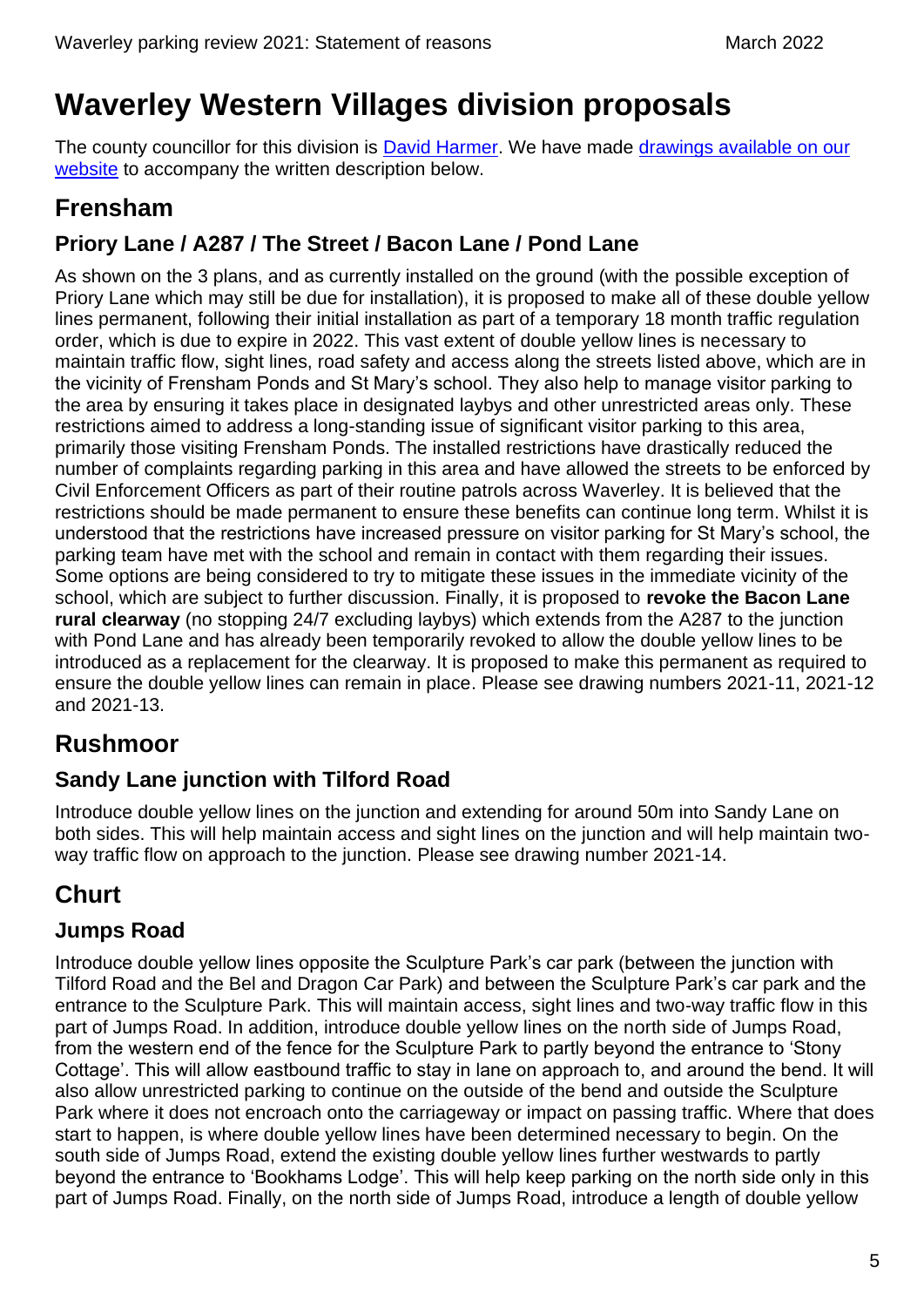lines across and partly beyond the entrance to 'Kanimbla', also covering opposite the entrance to 'Bookhams Lodge' by default. This will ensure the additional double yellow lines terminate in the same place and will help keep parking within the unrestricted straight section of road located between the entrances to 'Kanimbla' and Stony Cottage'. Parking on this section partly onto the soft flat verge leaves enough room for two-way traffic flow (around 5m).

Prior to the parking review, residents submitted to the parking team a further report from the consultant company iTransport, which was supported by Churt Parish Council. The report was taken into consideration as part of this review of Jumps Road for additional restrictions. The report primarily recommended a few options to be considered, including verge parking bans, verge-based bollards or posts, and double yellow lines on both sides. The report also recommended a further review of the area incorporating all interested councils, businesses, and attractions.

Not all parking on Jumps Road is obstructive to traffic, and the proposed additional double yellow lines described above address the most problematic and most popular sections of Jumps Road with regards to visitor parking. It remains a location far from ideal for installing yellow lines, and these additional lengths will require increased efforts to install and maintain.

Preventing all parking on Jumps Road with double yellow lines on both sides is not justifiable from a public highway perspective. The Sculpture Park's visitors have an interest in this location too, and their desire to park on Jumps Road conflicts with the residents' desire for them not to. Therefore, it was necessary for the parking team to carry out an unbiased assessment of this road as part of this review, with regards to additional restrictions being considered.

Regarding bollards, posts or verge parking prohibitions, these can be avoided by drivers simply parking entirely on the carriageway, ultimately causing a far greater impact on passing traffic. As double yellow lines apply to all adjacent footways and verges, as well as on the carriageway, they remain the most effective and suitable parking prevention measure. Please see drawing number 2021-15.

### <span id="page-6-0"></span>**Hindhead**

#### **Tower Road**

From the junction with Tilford Road, on the south side, extend the existing double yellow lines westwards and then southwards, continuing around the inside of the bend by 'Rockfort' and around the inside of the bend opposite Pine Bank, to beyond the access to 'Hatherleigh' and the bus stop pole. In addition, extend the existing double yellow lines on Tower Road from the north side of the Pine Bank junction, around the outside of the bend to party beyond the entrance to Tower Close. These extensive additional lengths of double yellow lines will help maintain parking on the north side of Tower Road only, between Tower Close and the junction with Tilford Road, and will ensure that traffic flow and access is maintained at all times, especially for buses. The restrictions will also ensure that the bus stop is kept clear of parking, to allow buses to pull up to it unhindered. The south side of this northernmost section of Tower Road is the most suitable side to prevent parking, as it is the side with two insides of bends as described above, and the insides of bends (the shortest curves) are the most obstructive to sight lines. Finally, extend the existing double yellow lines south of the Glenville Gardens junction, up to beyond the bus stop pole. This will ensure that the bus stop is kept clear of parking, to allow buses to pull up to it unhindered. Please see drawing numbers 2021-16 and 2021-17.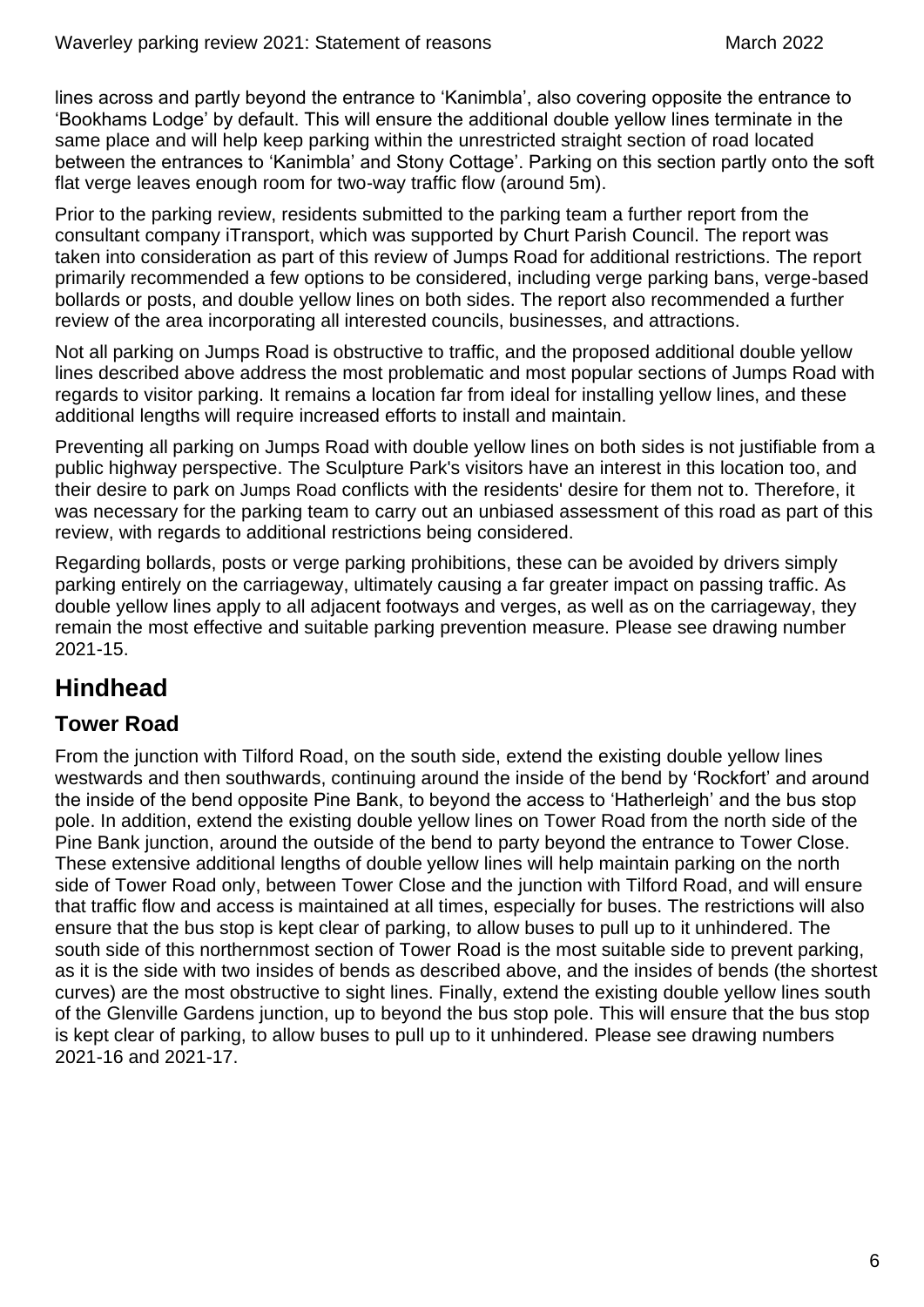# <span id="page-7-0"></span>**Haslemere division proposals**

The county councillor for this division is [John Robini.](https://mycouncil.surreycc.gov.uk/mgUserInfo.aspx?UID=2913) We have made drawings available on our [website](https://www.surreycc.gov.uk/roads-and-transport/parking/local-news-and-updates/waverley/waverley-parking-review-2021) to accompany the written description below.

### <span id="page-7-1"></span>**Haslemere**

### **Lion Lane**

Introduce a length of double yellow lines across and in between the dropped kerbed accesses to numbers 1 and 3. This part of Lion Lane is the apex of a bend, and the double yellow lines are intended to act as a passing place, to allow northbound vehicles to pull in to allow oncoming traffic to pass. As there is often a continuous row of parked vehicles on this side of the road, the carriageway is effectively reduced to a single lane and on a bend. This creates a hazardous and difficult situation for drivers as their sight lines will be obstructed as well, and even more so because the parking takes place on the inside of the bend which has the greatest impact on sight lines. It is also far more difficult for drivers to judge the available width of a carriageway when on a bend, with many drivers preferring to wait or to pull in rather than to attempt to pass. These issues are exacerbated during school peak times when visitor vehicles are parked heavily on the footway on the opposite side, reducing the carriageway width even further. The proposal aims to be a compromise between the needs of residents and the needs of visitors to park on street, and the need to maintain a safe and passable carriageway. As the proposal incorporates two dropped kerbs and the space in-between, the total loss of space is two vehicles. As the parking on this bend is persistent and problematic at all times, the restriction should therefore apply at all times to allow this part of Lion Lane to act as a passing place whenever it is needed by drivers.

In addition, following the installation of a pedestrian zebra crossing outside the Shottermill Infant School around 2017, it is proposed to revoke the double yellow lines and school keep clear restriction from our traffic orders, which have been superseded by this crossing and its associated white zigzag markings indicating no stopping. Please see drawing number 2021-18.

### **Lion Mead**

Following the new development 'Kathleen House', and as already installed on the ground, break up the existing 'Monday to Saturday 8:30am to 5:30pm 2 hours no return within 1 hour' parking bay to allow for double yellow lines to be introduced across the new vehicular access to 'Kathleen House'. In addition, extend the existing same parking bay southwards, opposite the junction with Meadway, and revoke the double yellow lines of the same length. This is to mitigate the loss of parking space as a result of the new access, and to match the layout currently installed on the ground. Please see drawing number 2021-19.

### **St Christopher's Green**

Outside numbers 3 to 6 and partly outside 1 and 2, introduce an 'electric vehicles recharging only' bay applying Monday to Saturday 8am to 6pm max stay 4 hours. The bay will be undivided and for four cars. Outside 1 and 2, revoke the previously advertised bay of the same type. In addition, partly outside 5 and 6, revoke a short section of double yellow lines superseded by the new electric vehicle bay. All these changes are to reflect the final installed electric vehicle chargers and parking bay arrangement at this location, which were also installed without requiring kerb build-outs, as previously shown on advertised drawings. Please see drawing number 2021-20.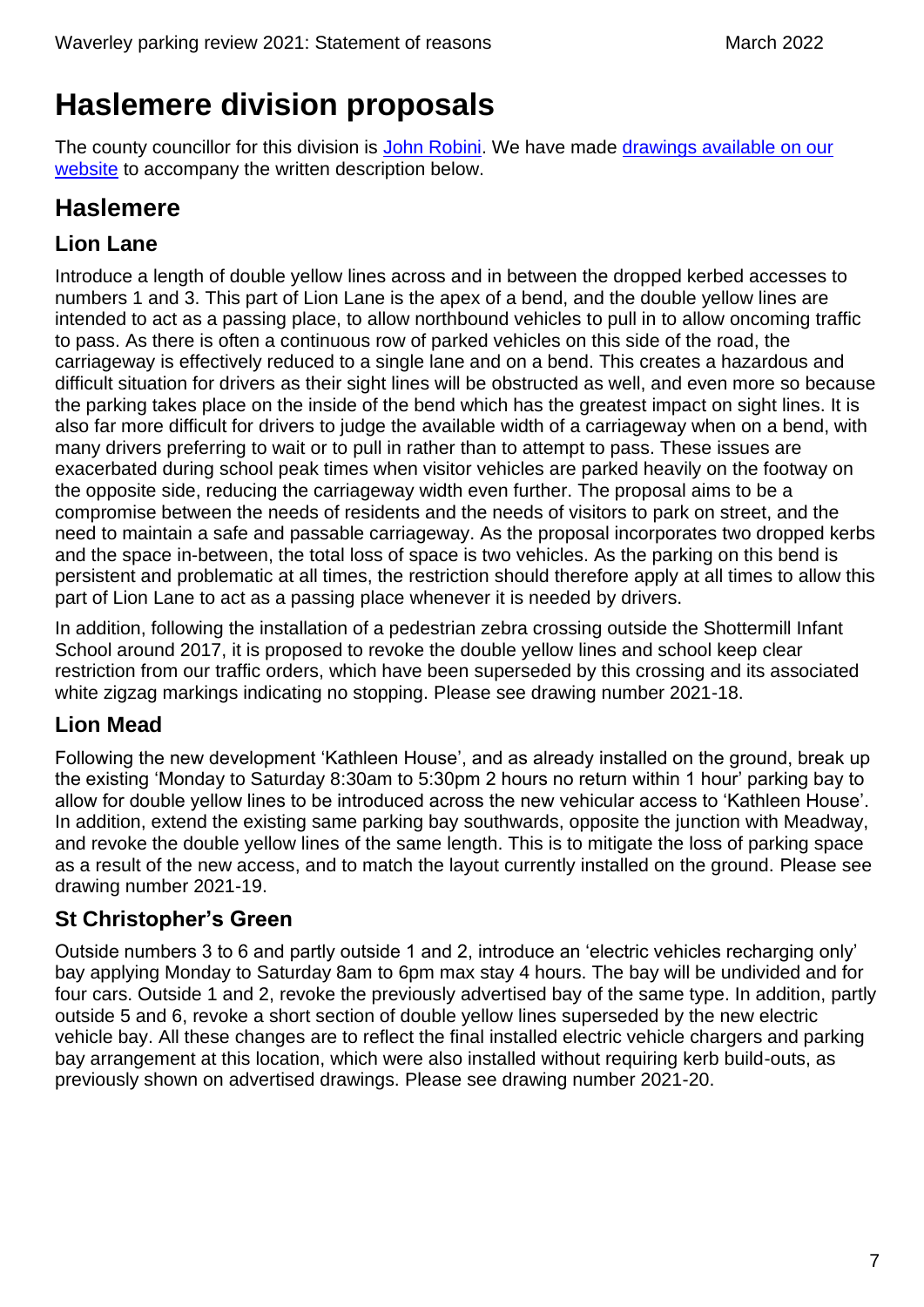# <span id="page-8-0"></span>**Godalming South, Milford and Witley division proposals**

The county councillor for this division is [Paul Follows.](https://mycouncil.surreycc.gov.uk/mgUserInfo.aspx?UID=3114) We have made drawings available on our [website](https://www.surreycc.gov.uk/roads-and-transport/parking/local-news-and-updates/waverley/waverley-parking-review-2021) to accompany the written description below.

### <span id="page-8-1"></span>**Godalming**

#### **Shackstead Lane**

Outside number 53 to partly outside number 63, introduce a length of double yellow lines to act as a passing place. The restriction will break up the continuous line of parked cars, which prevents twoway traffic flow from being possible, and is particularly problematic when larger vehicles such as buses are travelling along the lane. The proposed double yellow line passing place, which has been specifically and carefully located where the road begins to narrow, will allow southbound vehicles, including buses, to pull into the long passing place to allow oncoming traffic to pass. This is expected to make a significant improvement in the ability for traffic to pass at this location and is located where it is deemed to be most beneficial for this to take place. Whilst some residents will not want to see any loss of space, this passing place has been deemed to be crucial to maintaining traffic flow on the lane and will resolve many complaints received regarding the lane becoming blocked due to meeting vehicles having nowhere to go. Please see drawing number 2021-21.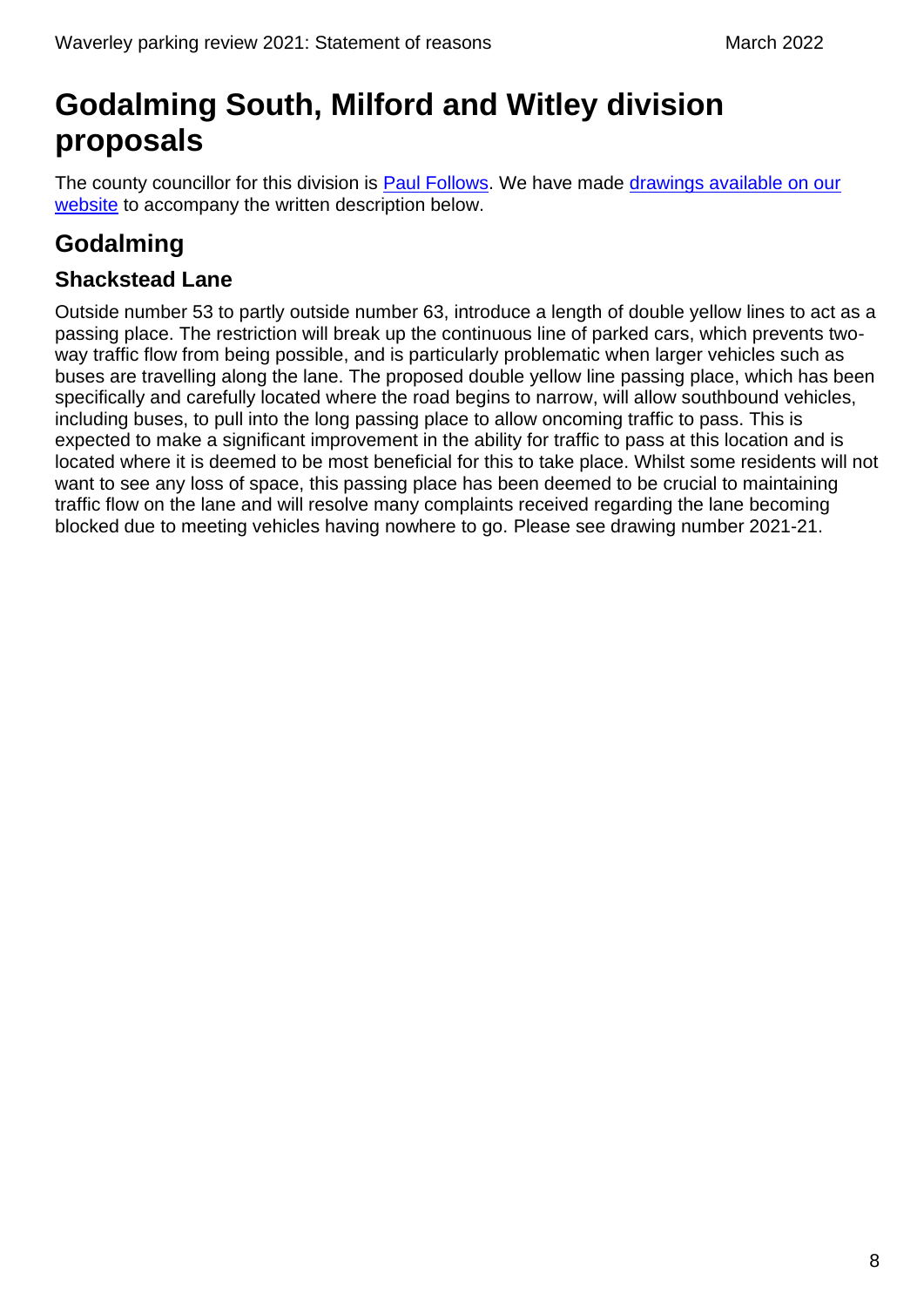# <span id="page-9-0"></span>**Godalming North division proposals**

The county councillor for this division is [Penny Rivers.](https://mycouncil.surreycc.gov.uk/mgUserInfo.aspx?UID=2270) We have made [drawings available on our](https://www.surreycc.gov.uk/roads-and-transport/parking/local-news-and-updates/waverley/waverley-parking-review-2021)  [website](https://www.surreycc.gov.uk/roads-and-transport/parking/local-news-and-updates/waverley/waverley-parking-review-2021) to accompany the written description below.

### <span id="page-9-1"></span>**Godalming**

### **Catteshall Road junction with Catteshall Lane (Lawnwood Cottages)**

Introduce double yellow lines on all parts of the junction, which is technically a bend with an adjoining junction. When vehicles are parked in this area, it creates a significant obstruction for turning and sight lines. Drivers are forced to drive partly onto the wrong side of the road travelling around the bend and larger vehicles such as lorries are unable to turn due to the sharpness of the bend and junction. Photographic and video evidence submitted by residents has shown the obstructive implications of vehicles parking in this area upon passing traffic, especially lorries. The proposed restrictions aim to prevent this from happening in future, and to enforce the highway code's rule of not to park within 10m of a bend or a junction, for which this is both. Please see drawing number 2021-22.

### **Tudor Road junction with Tudor Circle**

Introduce double yellow lines on the junction to maintain access, road safety and sight lines at all times. Please see drawing number 2021-23.

### **Summers Road**

Relocate the four 'electric vehicles recharging only' bays applying Monday to Saturday 8am to 6pm max stay 4 hours further southwards to leave a one car unrestricted gap south of the school keep clear marking. This is to reflect the final installed electric vehicles parking arrangement at this location. Please see drawing number 2021-24.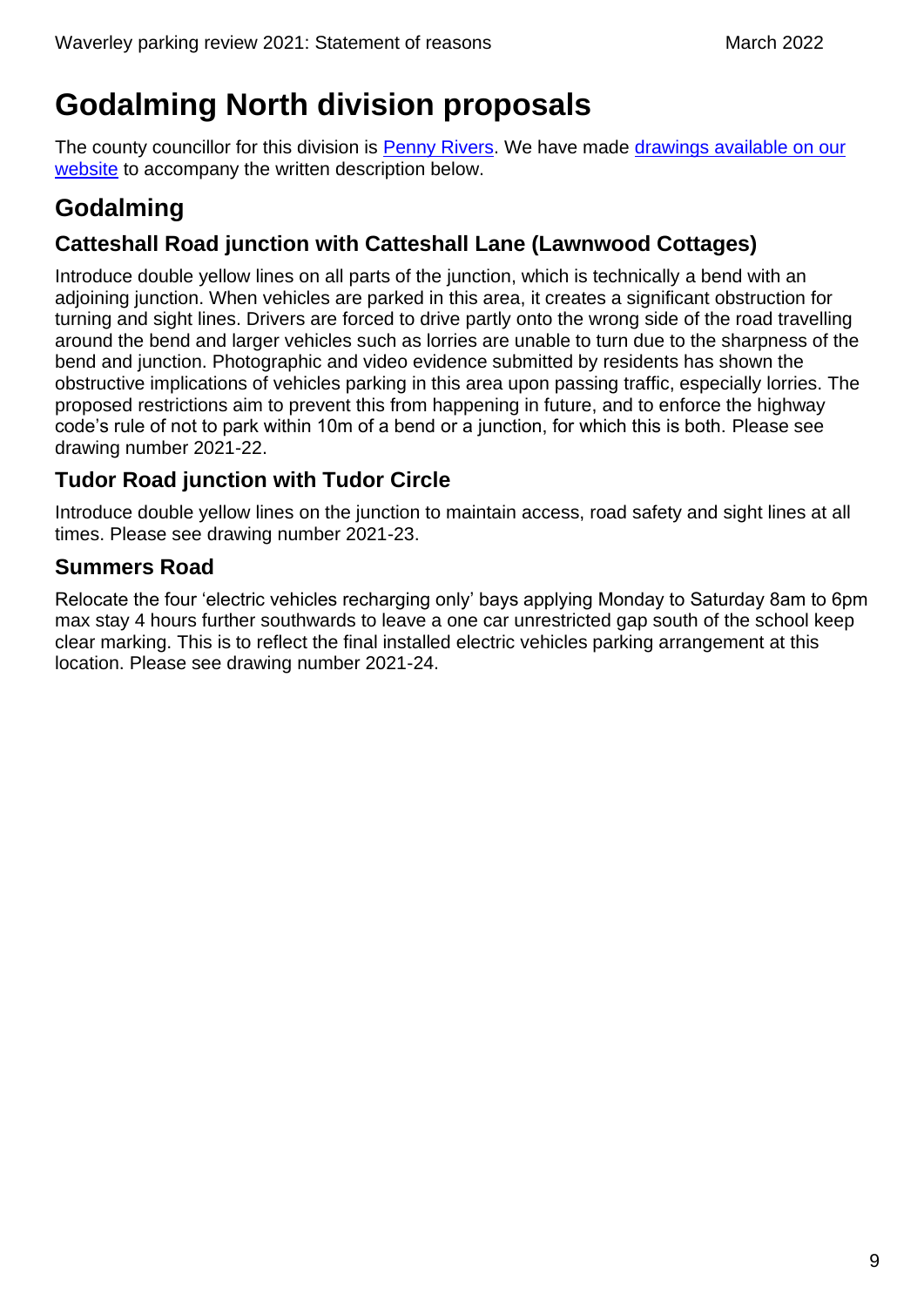# <span id="page-10-0"></span>**Annex 1 – Explanation of restriction types**

### <span id="page-10-1"></span>**No waiting at any time**

This means that parking is not allowed at any time. This restriction is nearly always indicated by double yellow lines marked on the ground; no signs are needed (or indeed permitted) in this case. The only exception to this would be a restriction that applied within a 'restricted parking zone', or 'pedestrian / pedestrian or cycle zone', in which no road markings are needed but upright signs are required.

There are standard exemptions for loading and unloading, picking up and dropping off of passengers, and parking by blue badge holders for up to three hours (provided it's safe).

### <span id="page-10-2"></span>**No waiting (at a time non-continuous throughout the year)**

An example may be 'No waiting Monday – Friday 8am – 6pm'. These restrictions are the same as those above, with the same exemptions, the only difference is the times at which they operate. This restriction is usually indicated by a single yellow line marked on the road, which must be accompanied by upright signing showing the times of operation. The only exemption to this would be within a controlled parking zone (see below).

### <span id="page-10-3"></span>**No loading**

A loading restriction is indicated through small yellow marks on the kerb at right angles to the road and repeated approximately every 3 metres. A single kerb blip means that loading is prohibited at specific times/days, a double kerb blip means loading is prohibited at any time. They are always accompanied by an upright sign showing the times of operation.

Loading restrictions would always be in addition to waiting restrictions. Stopping to allow passengers to board and alight is allowed even where loading restrictions apply. There are no exemptions for parking by blue badge holders.

'Loading / unloading' generally refers to items too large or bulky to be easily moved very far, such as a refrigerator.

### <span id="page-10-4"></span>**Controlled Parking Zone**

This is simply an alternative way of signing waiting restrictions. In a controlled parking zone, the times at which the single yellow lines are in operation (i.e. when parking is prohibited), are displayed on zone entry signs (unless signed otherwise locally). The main benefit of a controlled parking zone is to reduce sign clutter within the zone. Any type of parking bays – signed and marked in the normal way - may or may not be provided within the zone.

Further information about [controlled parking zones is available on our website.](https://www.surreycc.gov.uk/roads-and-transport/parking/restrictions-and-controls/controlled-parking-zones)

### <span id="page-10-5"></span>**Restricted Parking Zone**

This is where waiting restrictions (and loading restrictions if applicable) are indicated on zone entry signs, and on frequent upright repeater signs within the zone. There are no road markings to indicate the restriction. Any type of parking bays may be provided within the zone, which would need to be individually marked and signed.

### <span id="page-10-6"></span>**Permit parking schemes**

Permit parking may be provided as 'normal' marked parking bays with accompanying upright signing. These may or may not comprise part of a controlled parking zone or a restricted parking zone.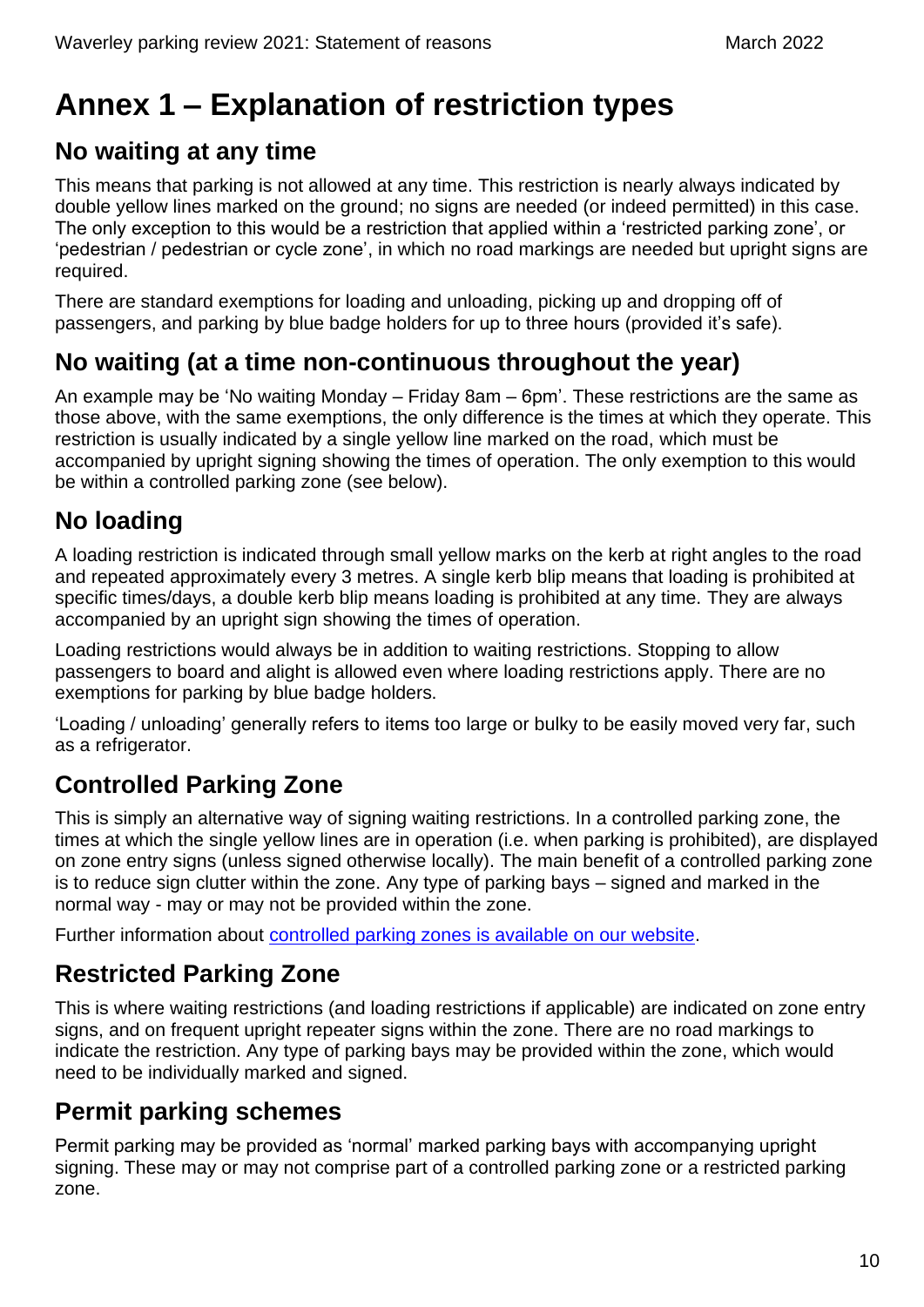Permit parking areas are schemes where there are no road markings to indicate the parking controls, only signs which read, "Permit holders only past this point", at the entry points to the area. Repeater signs are provided within the area. Waiting restrictions (single or double yellow lines) can be included within a permit parking area.

Further information about [permit parking schemes](https://www.surreycc.gov.uk/roads-and-transport/parking/restrictions-and-controls/permit-parking-schemes) is available on our website.

### <span id="page-11-0"></span>**Traffic signs and road markings**

Further background information on common road markings and traffic signs may be found on the Department for Transport webpage [Know your traffic signs.](https://www.gov.uk/government/publications/know-your-traffic-signs)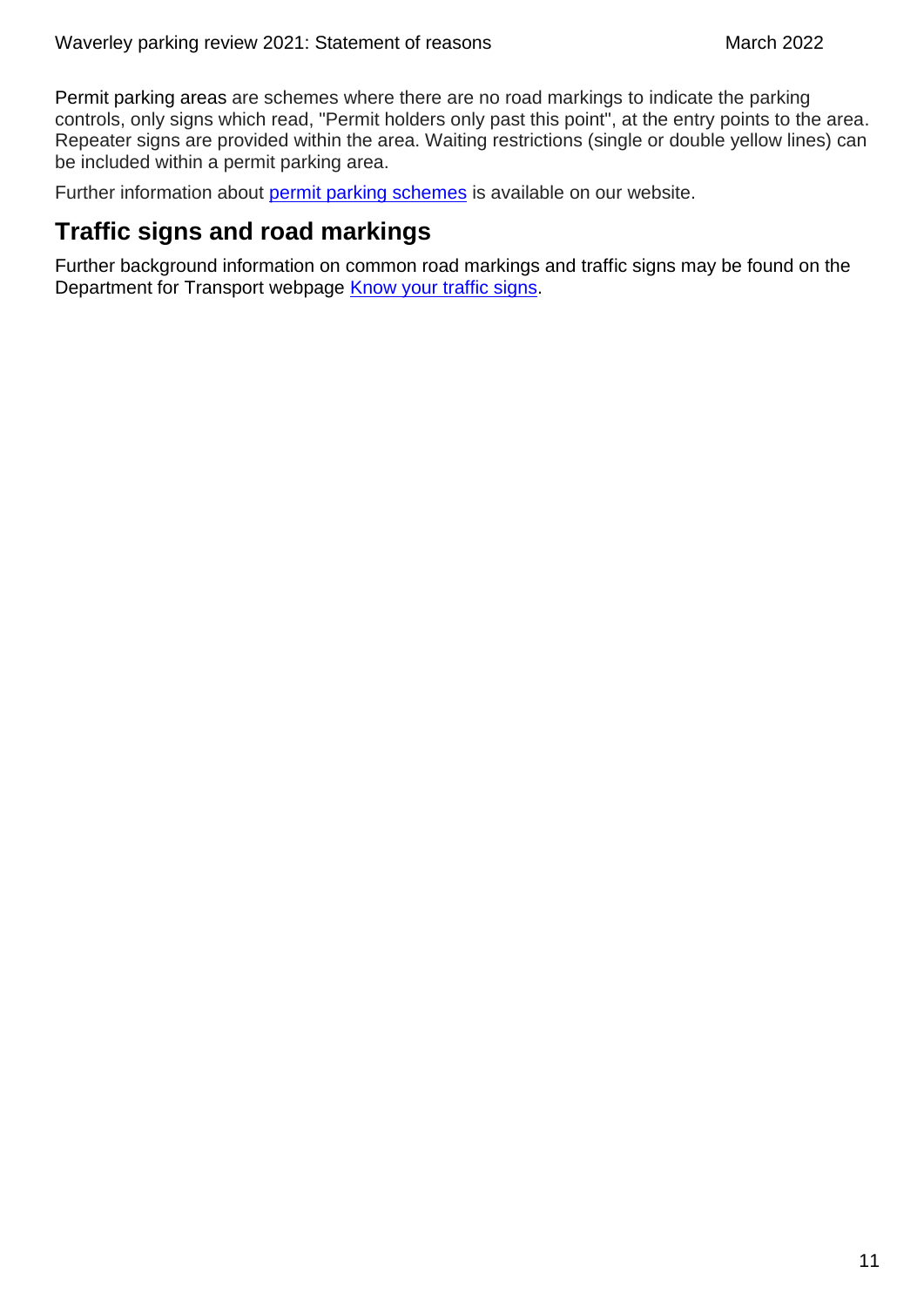# <span id="page-12-0"></span>**Annex 2 – Legal and policy information**

### <span id="page-12-1"></span>**Policy and Strategy**

There is a framework of policies and strategies which help steer our decisions around parking schemes.

#### **Surrey Transport Plan**

The [Surrey Transport Plan](https://www.surreycc.gov.uk/roads-and-transport/policies-plans-consultations/transport-plan) is a statutory document that sets out our strategy to help people to meet their transport and travel needs effectively, reliably, safely and sustainably within Surrey, in order to promote economic vibrancy, protect and enhance the environment, improve the quality of life, and reduce carbon emissions.

Based on this vision there are four objectives for the Surrey Transport Plan:

- **Effective transport** to facilitate end-to-end journeys for residents, business and visitors by maintaining the road network, delivering public transport services and, where appropriate, providing enhancements.
- **Reliable transport** to improve the journey time reliability of travel in Surrey.
- **Safe transport** to improve road safety and the security of the travelling public in Surrey.
- **Sustainable transport** to provide an integrated transport system that protects the environment, keeps people healthy and provides for lower carbon transport choices.

There are 13 strategies that form the Surrey Transport Plan, one of which is the Parking Strategy.

#### **Parking Strategy**

The [Parking Strategy](https://www.surreycc.gov.uk/roads-and-transport/policies-plans-consultations/transport-plan/surrey-transport-plan-strategies/parking-strategy) is designed to help shape, manage and deliver the county council's vision for parking, "Provide parking where appropriate, control parking where necessary".

The objectives of the Parking Strategy are:

- Reduce congestion caused by parked vehicles
- Help enable greener and more sustainable travel choices
- Make best use of the parking space available
- Enforce parking regulations fairly and efficiently
- Provide appropriate parking where needed

To achieve these objectives and realise the vision for parking, work will be channelled through three main areas:

- Manage on street parking space to ensure optimum use through our parking review process.
- Operation of civil parking enforcement fair and cost effective with greater use of technology to achieve compliance.
- Promotion of parking controls that can help improve sustainable and greener transport and communities. At the same time, the policies are intended to help achieve other objectives of the council, such as improving journey times, sustaining and enhancing the vitality of town centres and contributing to a reduction in carbon emissions.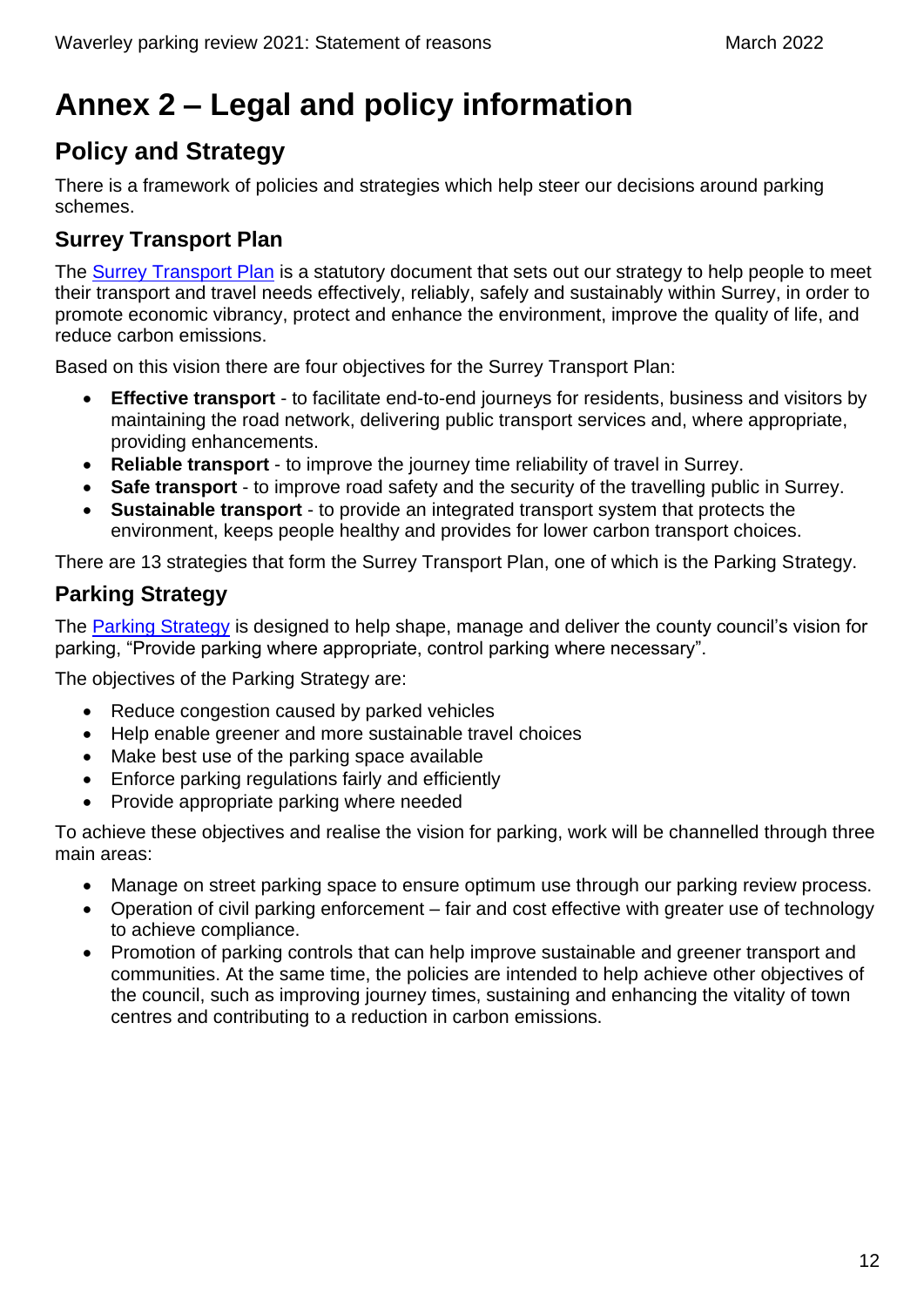#### **Parking Reviews**

We receive hundreds of requests for new parking restrictions within our boroughs and districts every year. We use the [parking review process](https://www.surreycc.gov.uk/roads-and-transport/parking/reviews) to efficiently prioritise requests and manage the implementation of those requests following prioritisation and approval. Engineers consider a number of factors when assessing those requests, including, but not limited to:

- road safety
- accessibility
- congestion
- the possibility of just displacing a problem, and
- how many people support the request.

### <span id="page-13-0"></span>**Legislation**

The list below provides the most relevant pieces of legislation to our work around parking restrictions and controls. It is not an exhaustive list.

- [Highways Act 1980](https://www.legislation.gov.uk/ukpga/1980/66/contents) this is the primary legislation that governs local authorities' powers and duties relating to the public highway.
- [Road Traffic Regulation Act 1984](https://www.legislation.gov.uk/ukpga/1984/27/contents) this is the legislation that provides the power for local authorities to regulate or restrict traffic on the public highway.
- [The Local Authorities' Traffic Orders \(Procedure\) \(England and Wales\) Regulations 1996](https://www.legislation.gov.uk/uksi/1996/2489/contents/made) this dictates the procedures which authorities must follow in order to lawfully make a traffic regulation order.
- [Traffic Management Act 2004](https://www.legislation.gov.uk/ukpga/2004/18/contents) this legislation provides powers and duties in relation to managing traffic on the public highway network, and provides the power for enforcement of a number of parking related contraventions.
- [The Traffic Signs Regulations and General Directions 2016](https://www.legislation.gov.uk/uksi/2016/362/contents/made) this is a Statutory Instrument that provides instruction to authorities as to the road markings and traffic signs that may / must be installed on the public highway.

As defined by the Road Traffic Regulation Act 1984, the reasons for which authorities may introduce a traffic order for waiting, loading and stopping restrictions are:

- Avoiding danger to persons or other traffic using the road or any other road or for preventing the likelihood of any such danger arising.
- Preventing damage to the road or to any building on or near the road.
- Facilitating the passage on the road or any other road of any class of traffic (including pedestrians).
- Preventing the use of the road by vehicular traffic of a kind which, or its use by vehicular traffic in a manner which, is unsuitable having regard to the existing character of the road or adjoining property.
- Preserving the character of the road in a case where it is especially suitable for use by persons on horseback or on foot.
- Preserving or improving the amenities of the area through which the road runs.
- Any of the purposes specified in paragraphs (a) to (c) of subsection (1) of section 87 of the Environment Act 1995, relating to air quality.

No such explicit list exists for the creation of parking controls, e.g. parking bays, permit schemes etc.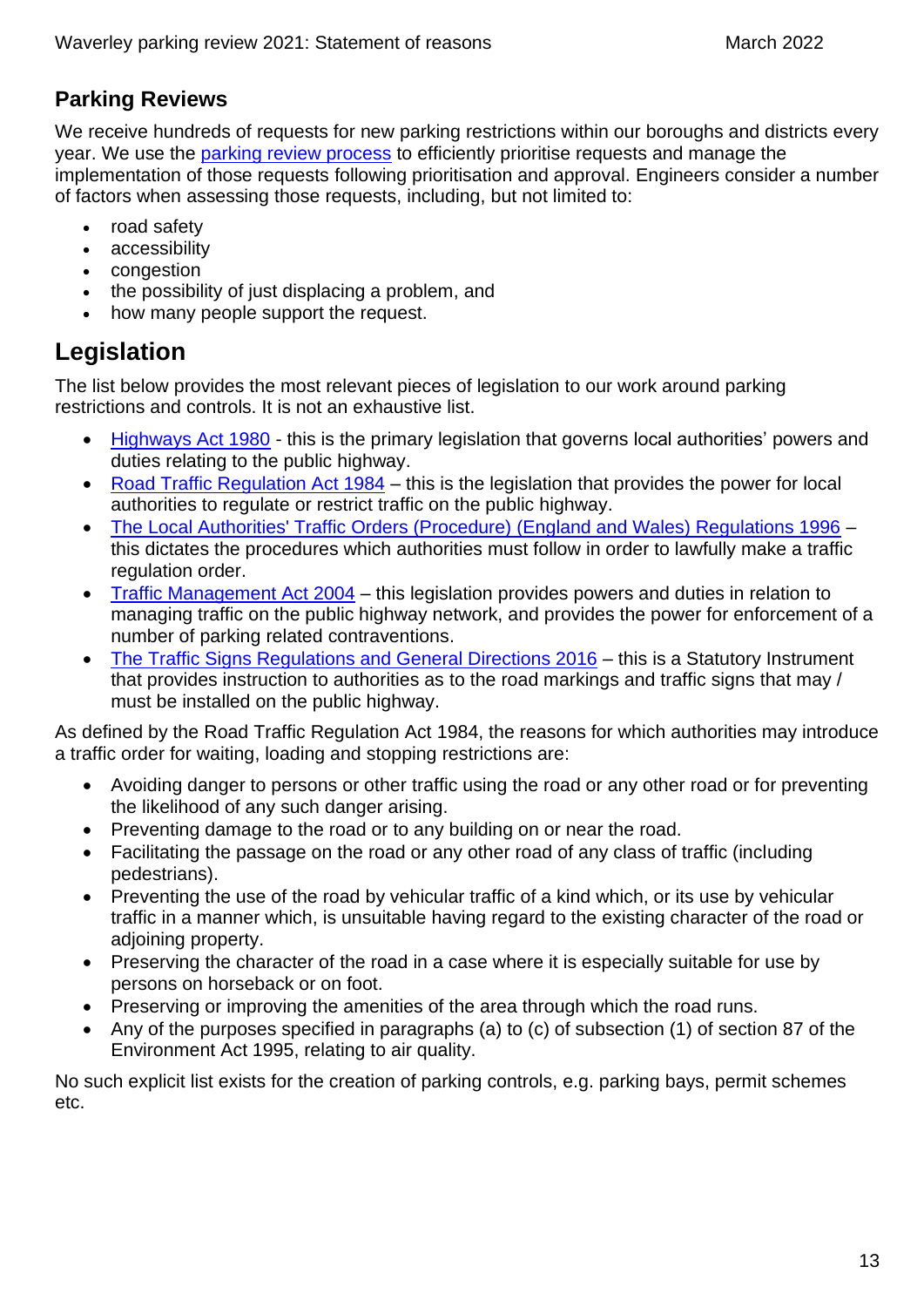# <span id="page-14-0"></span>**Annex 3 – General enquiries**

This annex contains information about topics that are quite often raised by people when making comments in response to parking proposals, but are generally things that are not considered within a parking review, or not possible to consider at that time.

### <span id="page-14-1"></span>**Speed limits, traffic calming, and speed enforcement**

Speed limits are introduced by the county council provided Surrey Police agree with the limit proposed. Further information about speed limits can be found on our website at:

#### [Speed limits](https://www.surreycc.gov.uk/roads-and-transport/road-safety/speed-limits)

Speed limits and traffic calming measures are considered by our local area highway team, and you can raise queries regarding these subjects using the contact details below on the next page. The police are the only authority with powers to enforce speed limits.

### <span id="page-14-2"></span>**Road safety and sustainable travel for schools**

Surrey County Council provides a range of services to help schools on this matter, more information can be found at:

[Road safety and sustainable travel for schools](https://www.surreycc.gov.uk/schools-and-learning/teachers-and-education-staff/road-safety-and-sustainable-travel)

### <span id="page-14-3"></span>**Creation of additional parking space on verges or grassed areas**

This is not something that is considered by the parking team or within a parking review. Unfortunately, the council has little to no funding to carry out this type of work at the current time, but any requests for these types of schemes would need to be considered by the local area highway team, who can be reached via the contact details on the next page.

### <span id="page-14-4"></span>**Requests for permit parking schemes**

We can consider introducing permit parking schemes under appropriate circumstances. However, such significant changes cannot be considered based on only one or two requests. Anyone wanting to find out more about permit parking should first look at our webpage which explains where, why, and how a scheme could be introduced, and how they work, at:

#### [Permit parking schemes](https://www.surreycc.gov.uk/roads-and-transport/parking/restrictions-and-controls/permit-parking-schemes)

Having read that information, any customers interested in pursuing the idea of permit parking further, should consider raising a parking scheme request form (petition), as explained online at:

The [parking review process](https://www.surreycc.gov.uk/roads-and-transport/parking/reviews)

### <span id="page-14-5"></span>**Requests for additional parking controls**

Due to the legal processes involved, we cannot generally consider further parking restrictions over and above those already 'advertised'. The best way to put forward any ideas for new parking controls is to raise them to be considered as part of the next parking review in the area. Information about parking reviews, including how and why we do them, and how to raise any further requests, is available on our website at:

[The parking review process](https://www.surreycc.gov.uk/roads-and-transport/parking/reviews)